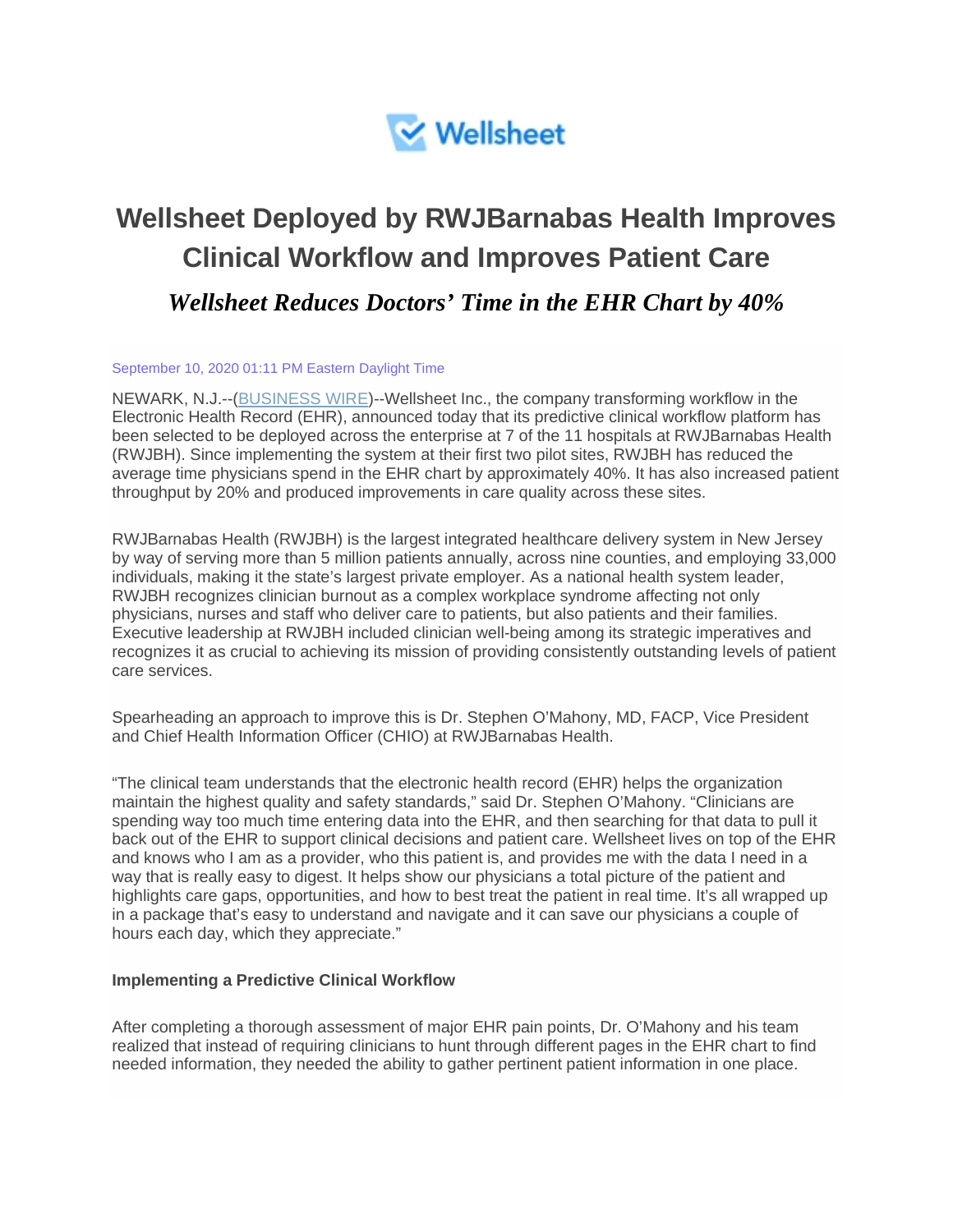Wellsheet's AI- powered predictive clinical workflow platform pulls data from the EHR chart, prioritizes clinical content through specialized machine learning algorithms, and optimizes the provider workflow. Wellsheet assembles pertinent information in a meaningful way, anticipating the needs of the doctor to help facilitate a more effortless episode of care. It assembles the right information in an intuitive workflow that allows providers to arrive at the right clinical insights. Having this layer on top of the EHR gives clinicians the ability to understand what needs to be done for the patient right in front of them without having to compromise the provider-patient interaction.

# **Ease of implementation**

Traditional implementation timelines to integrate new technology with the EHR are usually prolonged, cumbersome and costly affairs. Wellsheet used the Fast Healthcare Interoperability Resources (FHIR) application programming interfaces (APIs), and can pull and prioritize key patient data from multiple data sources for an accelerated implementation and deployment timeline. It also extends the experience to any web browser and any device, such as a tablet or mobile phone, with the same fidelity, and look and feel, across different environments. This is a huge plus for clinicians working across various sites of service in the same facility, or across different EHRs between facilities and different health systems. Wellsheet is a complementary and seamless part of the EHR, not an add-on that requires a separate login and password.

"Typically, whenever you are dealing with changes to the EHR, you are looking at a long development cycle. It can take many, many months — even years," said Dr. O'Mahony. "Through use of Wellsheet's API-based integration, we were able to easily and securely implement the application at a pace we'd never seen before and had Wellsheet up and running within a few weeks."

### **Provider Wellness**

The positive clinician response at RWJBarnabas Health was so significant that the healthcare system quickly advanced the project in a matter of months from a small trial of 20 doctors to more than 1000 physicians across a variety of specialties to an enterprise deployment.

"Wellsheet was built with clinician's natural workflow in mind to transform the clinical design and usability of the EHR, reduce time spent in the EHR, and reduce physician burnout," said Craig [Limoli,](https://cts.businesswire.com/ct/CT?id=smartlink&url=https%3A%2F%2Fwww.wellsheet.com%2Fpost%2Frwjbh&esheet=52283711&newsitemid=20200910005370&lan=en-US&anchor=Craig+Limoli%2C&index=1&md5=0e84be63c9d4955354a4b4134de32492) CEO and founder of Wellsheet. "We are grateful to work with a trailblazer like Dr. Stephen O'Mahony and an innovative organization like RWJBarnabas Health, who recognize at the highest level, and are addressing, the importance of clinician well-being and reducing physician burnout."

"We need to keep investing in our physicians to improve wellness," said Dr. O'Mahony. "It's imperative that we find ways to support and give back to the clinicians and other staff who are delivering frontline care day in and day out. In doing so, you not only support them, but you also support the collective mission of every caregiver and every health system to deliver the highest quality care possible to patients. If we don't make it a priority, if we don't give them tools like Wellsheet to help with the EHR burden, it will be an uphill climb."

**Learn more** about RWJBarnabas Health's deployment of Wellsheet by watching a [video](https://cts.businesswire.com/ct/CT?id=smartlink&url=https%3A%2F%2Fwww.wellsheet.com%2Frwjbarnabas-health-deploys-wellsheet&esheet=52283711&newsitemid=20200910005370&lan=en-US&anchor=video&index=2&md5=e234f3f2b406e23cd47a91a5c09c46dc) of RWJBH physicians using Wellsheet, joining a [webinar](https://cts.businesswire.com/ct/CT?id=smartlink&url=https%3A%2F%2Fwww.wellsheet.com%2Frwjbh-webinar&esheet=52283711&newsitemid=20200910005370&lan=en-US&anchor=webinar&index=3&md5=e91592af9dece63d95c73fa90c604d0e) with Dr. O'Mahony on September 23, 2020 at 2:00 PM ET, or reading an [RWJBH case study.](https://cts.businesswire.com/ct/CT?id=smartlink&url=https%3A%2F%2Fwww.wellsheet.com%2Frwjbh-case-study&esheet=52283711&newsitemid=20200910005370&lan=en-US&anchor=RWJBH+case+study.&index=4&md5=b39eb36a2f28a4c23c5a5b507038c56f)